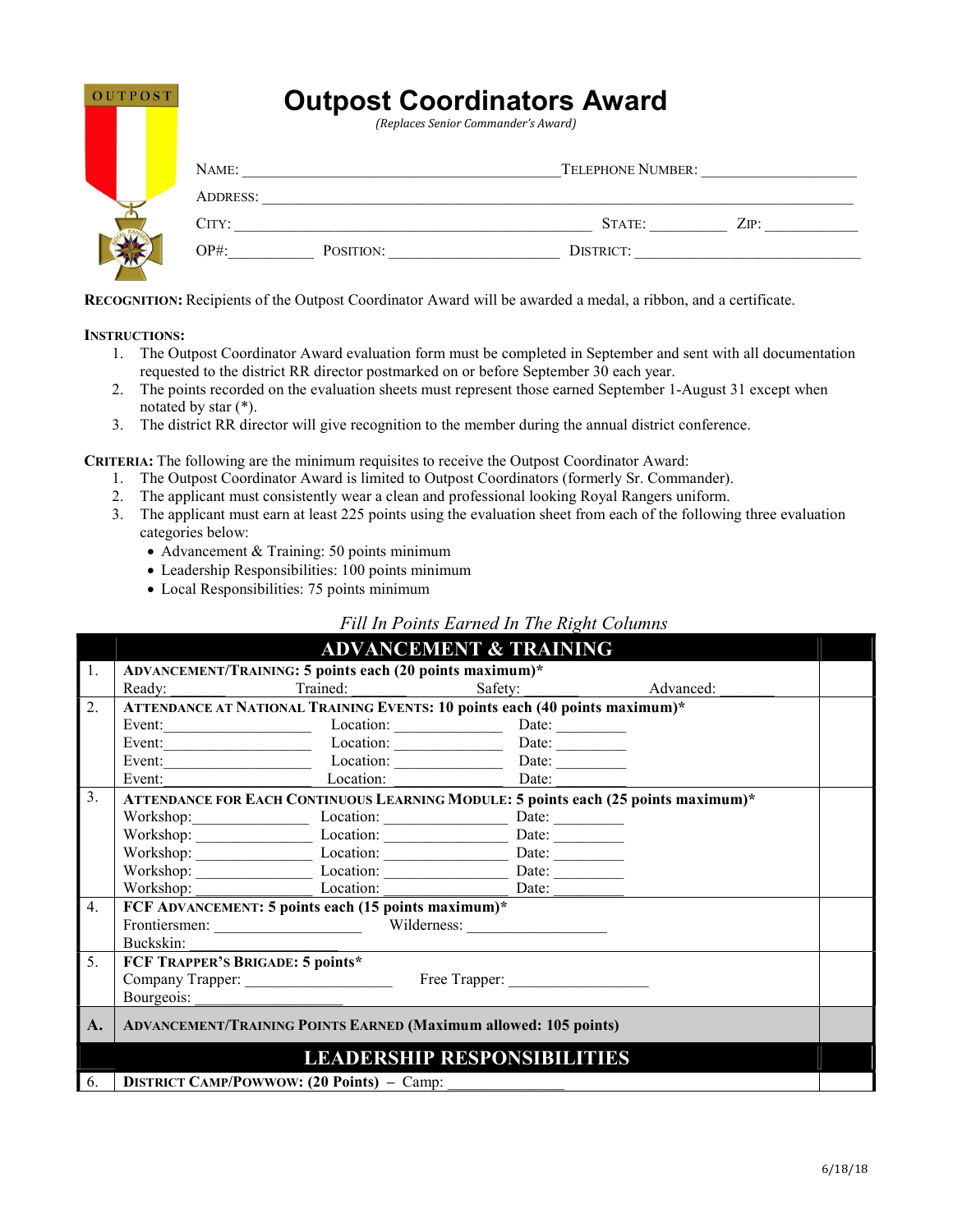| 7.        |                                                                                 | <b>DISTRICT/DIVISION/SECTION EVENTS: 5 points each (20 points maximum)</b>  |                                                                                        |  |
|-----------|---------------------------------------------------------------------------------|-----------------------------------------------------------------------------|----------------------------------------------------------------------------------------|--|
|           | Event:                                                                          |                                                                             |                                                                                        |  |
|           |                                                                                 |                                                                             |                                                                                        |  |
|           |                                                                                 |                                                                             |                                                                                        |  |
|           |                                                                                 | Event: Location: Location:                                                  | Date:                                                                                  |  |
| 8.        | <b>OUTPOST EVENTS/ACTIVITIES: 5 points each (30 points maximum)</b>             |                                                                             |                                                                                        |  |
|           |                                                                                 |                                                                             |                                                                                        |  |
|           |                                                                                 |                                                                             |                                                                                        |  |
|           |                                                                                 |                                                                             |                                                                                        |  |
|           |                                                                                 | Event: Location: Location: Date: Date:                                      |                                                                                        |  |
|           |                                                                                 |                                                                             |                                                                                        |  |
|           |                                                                                 | Event: Location: Location:                                                  | Date:                                                                                  |  |
| 9.        |                                                                                 | <b>SERVED ON NATIONAL TRAINING STAFF: 5 points each (20 points maximum)</b> |                                                                                        |  |
|           |                                                                                 |                                                                             |                                                                                        |  |
|           |                                                                                 |                                                                             |                                                                                        |  |
|           |                                                                                 |                                                                             |                                                                                        |  |
|           |                                                                                 | Event: Location: Date: Date:                                                |                                                                                        |  |
| 10.       |                                                                                 | <b>JUNIOR LEADERSHIP DEVELOPMENT: 5 points each (20 points maximum)</b>     |                                                                                        |  |
|           |                                                                                 |                                                                             |                                                                                        |  |
|           |                                                                                 | Event: Location: Location: Date: Date:                                      |                                                                                        |  |
|           |                                                                                 | Event: Location: Location: Date: Date:                                      |                                                                                        |  |
|           |                                                                                 | Event: Location: Location:                                                  | Date:                                                                                  |  |
| 11.       |                                                                                 | NATIONAL/REGIONAL EVENTS: 5 points each (20 points maximum)                 |                                                                                        |  |
|           |                                                                                 |                                                                             |                                                                                        |  |
|           |                                                                                 | Event: Location:                                                            | Date: $\qquad \qquad$                                                                  |  |
|           |                                                                                 |                                                                             |                                                                                        |  |
|           |                                                                                 | Event: Location:                                                            | Date: $\qquad \qquad$                                                                  |  |
| 12.       |                                                                                 | <b>RRI GIVING: 20 points - RRI Giving:</b>                                  |                                                                                        |  |
| 13.       |                                                                                 | MISSIONS PROJECT: 10 points each (20 points maximum)                        |                                                                                        |  |
|           |                                                                                 |                                                                             |                                                                                        |  |
|           |                                                                                 | Project: Location:                                                          | Date:                                                                                  |  |
| 14.       |                                                                                 | <b>OUTPOST CEREMONY PARTICIPATION: 5 points each (20 points maximum)</b>    |                                                                                        |  |
|           |                                                                                 | Ceremony: Location: Location: Date: Date:                                   |                                                                                        |  |
|           |                                                                                 | Ceremony: Location: Location:                                               | Date:                                                                                  |  |
|           |                                                                                 |                                                                             |                                                                                        |  |
|           |                                                                                 | Ceremony: Location:                                                         | Date:                                                                                  |  |
| 15.       |                                                                                 | <b>OUTPOST SERVICE PROJECT: 5 points each (20 points maximum)</b>           |                                                                                        |  |
|           |                                                                                 | Project: Location: Location: Date: Date:                                    |                                                                                        |  |
|           | Project:                                                                        | Location:                                                                   | Date: $\qquad \qquad$                                                                  |  |
|           | Project:                                                                        |                                                                             | Date: $\qquad \qquad$                                                                  |  |
|           | Project:                                                                        | Location:                                                                   | Date:                                                                                  |  |
| 16.       |                                                                                 |                                                                             | <b>ATTENDANCE AT SECTION/OUTPOST STAFF MEETINGS: 5 points each (20 points maximum)</b> |  |
|           |                                                                                 |                                                                             | Date:                                                                                  |  |
|           |                                                                                 |                                                                             | Date: $\qquad \qquad$                                                                  |  |
|           | Event:                                                                          | Location:                                                                   | Date:<br>Date:                                                                         |  |
|           |                                                                                 |                                                                             |                                                                                        |  |
| <b>B.</b> | <b>ACTIVITY POINTS EARNED (Maximum allowed: 230 points)</b>                     |                                                                             |                                                                                        |  |
|           | <b>LOCAL RESPONSIBILITIES</b>                                                   |                                                                             |                                                                                        |  |
| 17.       | <b>MEMBER OF A CHARTERED OUTPOST: (5 points)</b> - Outpost #:                   |                                                                             |                                                                                        |  |
| 18.       | <b>ATTENDANCE AT PATROL STAFF MEETINGS: 2 points each (10 points maximum)</b>   |                                                                             |                                                                                        |  |
|           | # of Meetings Attended:                                                         |                                                                             |                                                                                        |  |
| 19.       | OUTPOST MEETINGS: 1/2 point each (25 points maximum)<br># of Meetings Attended: |                                                                             |                                                                                        |  |